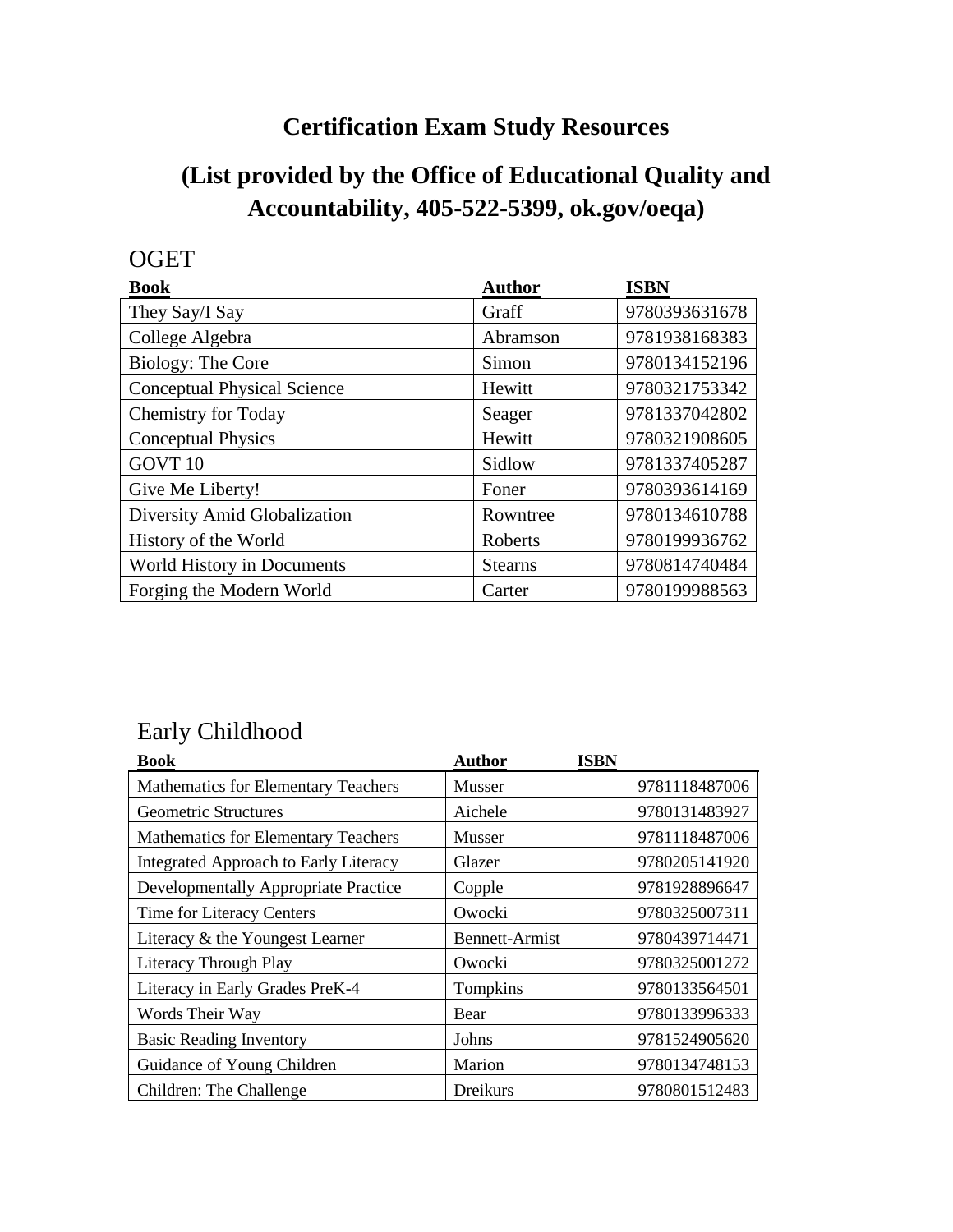| Great Outdoors, Revised                       | Rivkin              | 9781928896999 |
|-----------------------------------------------|---------------------|---------------|
| Nutrition, Health, & Safety for               |                     |               |
| Young Children                                | Sorte               | 9780133956764 |
| Doing What Scientists Do                      | Doris               | 9780325012452 |
| Social Studies for Preschool/Primary Child    | Seefeldt            | 9780132867986 |
| Integrating Math & Science in Early           |                     |               |
| Childhood Classrooms through Big Ideas        | Chaille             | 9780137145799 |
| Experiencing Nature with Young Children       | Honig               | 9781938113079 |
| <b>Exploring Culture</b>                      | Hofstede            | 9781877864902 |
| Scaffolding Language, Scaffolding             |                     |               |
| Learning                                      | Gibbons             | 9780325056647 |
| Teaching & Learning in a Diverse World        | Ramsey              | 9780807756256 |
| Celebrate! An Anti-Bias Guide to              |                     |               |
| <b>Including Holidays</b>                     |                     |               |
| in Early Childhood Programs                   | <b>Bisson Julie</b> | 9781605544533 |
| Roots & Wings                                 | York                | 9781605544557 |
| Creativity & Arts with Young Children         | Isbell              | 9781111838072 |
| Loose Parts 3: Inspiring Culturally           |                     |               |
| Sustainable                                   |                     |               |
| Environments                                  | Daly                | 9781605544663 |
| Developmentally Appropriate Practice          | Copple              | 9781928896647 |
| <b>Collaborating with Families</b>            | Overton             | 9781478632092 |
| Home, School, & Community                     |                     |               |
| Collaboration                                 | Grant               | 9781506365732 |
| Play at the Center of Curriculum              | VanHoorn            | 9780133461756 |
| Young Investigators: Project Approach         |                     |               |
| in the Early Years                            | Helm                | 9780807756904 |
| <b>Developmentally Appropriate Practice</b>   | Copple              | 9781928896647 |
| Coming to Know Numbers                        | Wheatley            | 9781893799226 |
| <b>Teaching Student-Centered Mathematics:</b> |                     |               |
| Developmentally                               |                     |               |
| Appropriate Instruction for Grades PreK-2     | Vandewalle          | 9780134556437 |
| Good Questions                                | Small               | 9780807758540 |

# Elementary Education

| <b>Book</b>                                | <b>Author</b> | <b>ISBN</b>   |
|--------------------------------------------|---------------|---------------|
| <b>Mathematics for Elementary Teachers</b> | Musser        | 9781118487006 |
| Geometric Structures                       | Aichele       | 9780131483927 |
| <b>Mathematics for Elementary Teachers</b> | Musser        | 9781118487006 |
| Literacy Through Play                      | Owocki        | 9780325001272 |
| Literacy in Early Grades PreK-4            | Tompkins      | 9780133564501 |
| Words Their Way                            | Bear          | 9780133996333 |
| <b>Basic Reading Inventory</b>             | Johns         | 9781524905620 |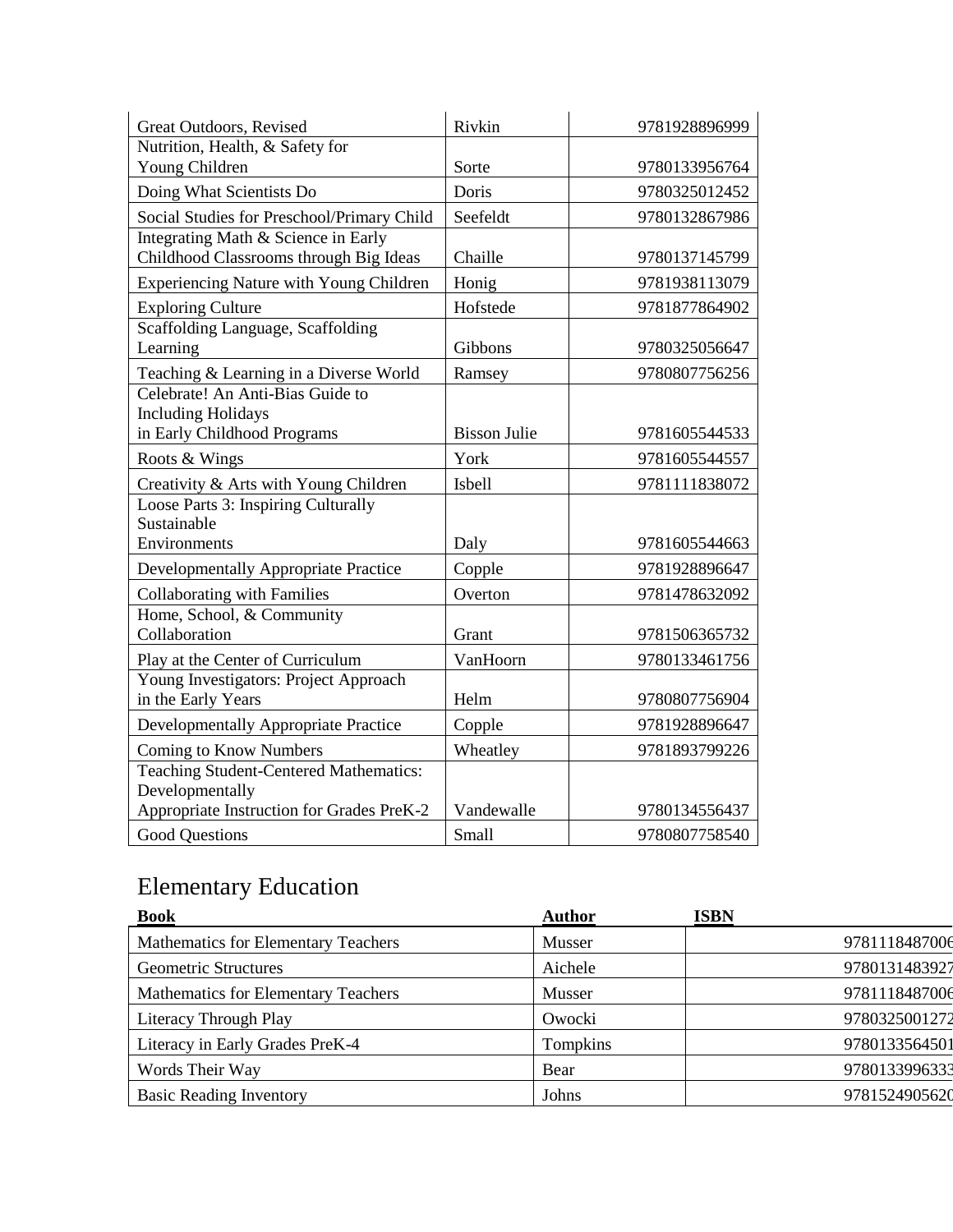| Emphasis Art                                       | Wachowiak    | 9780137145829 |
|----------------------------------------------------|--------------|---------------|
| Coming to Know Numbers                             | Wheatley     | 9781893799226 |
| <b>Teaching Student-Centered Mathematics:</b>      |              |               |
| Developmentally Appropriate Instruction for Grades |              |               |
| $PreK-2$                                           | Vandewalle   | 9780134556437 |
| Good Questions                                     | Small        | 9780807758540 |
| Wee Sing America                                   | Penguin      | 9780843112795 |
| Best of Wee Sing                                   | <b>Beall</b> | 9780843121841 |
| Ready, Set, Go!: Kinesthetic Classroom 2.0         | Sage         | 9781506365831 |

# English Education

| <b>Book</b>                                                      | <b>Author</b> | <b>ISBN</b>   |
|------------------------------------------------------------------|---------------|---------------|
| Practical Introduction to Literary                               |               |               |
| Study                                                            | <b>Brown</b>  | 9780130947864 |
| The Norton Anthology of English                                  | Greenblatt    | 9780393603125 |
| Literature, 10th Edition                                         |               |               |
| The Norton Anthology of English<br>Literature, The Major Authors | Greenblatt    | 9780393928310 |
|                                                                  |               |               |
| The Norton Anthology of American                                 |               |               |
| Literature (Beginnings to 1865)                                  | Baym          | 9780393913095 |
| The Concise Heath Anthology of                                   |               |               |
| <b>American Literature</b>                                       | Lauter        | 9781285080000 |
| Complete Works of Shakespeare                                    | Shakespeare   | 9780321886514 |
| One World of Literature                                          | Lim           | 9780395588802 |

# Social Studies Education

| Book                               | <b>Author</b>  | <b>ISBN</b>   |
|------------------------------------|----------------|---------------|
| GOVT <sub>10</sub>                 | Sidlow         | 9781337405287 |
| <b>Naked Economics</b>             | Wheelan        | 9780393337648 |
| Diversity Amid Globalization       | Rowntree       | 9780134610788 |
| World History in Documents         | <b>Stearns</b> | 9780814740484 |
| Forging the Modern World           | Carter         | 9780199988563 |
| Western Civilization Since 1500    | Spiel-Vogel    | 9781305952805 |
| Understanding the American Promise | Roark          | 9781319042318 |
| Give Me Liberty!                   | Foner          | 9780393614169 |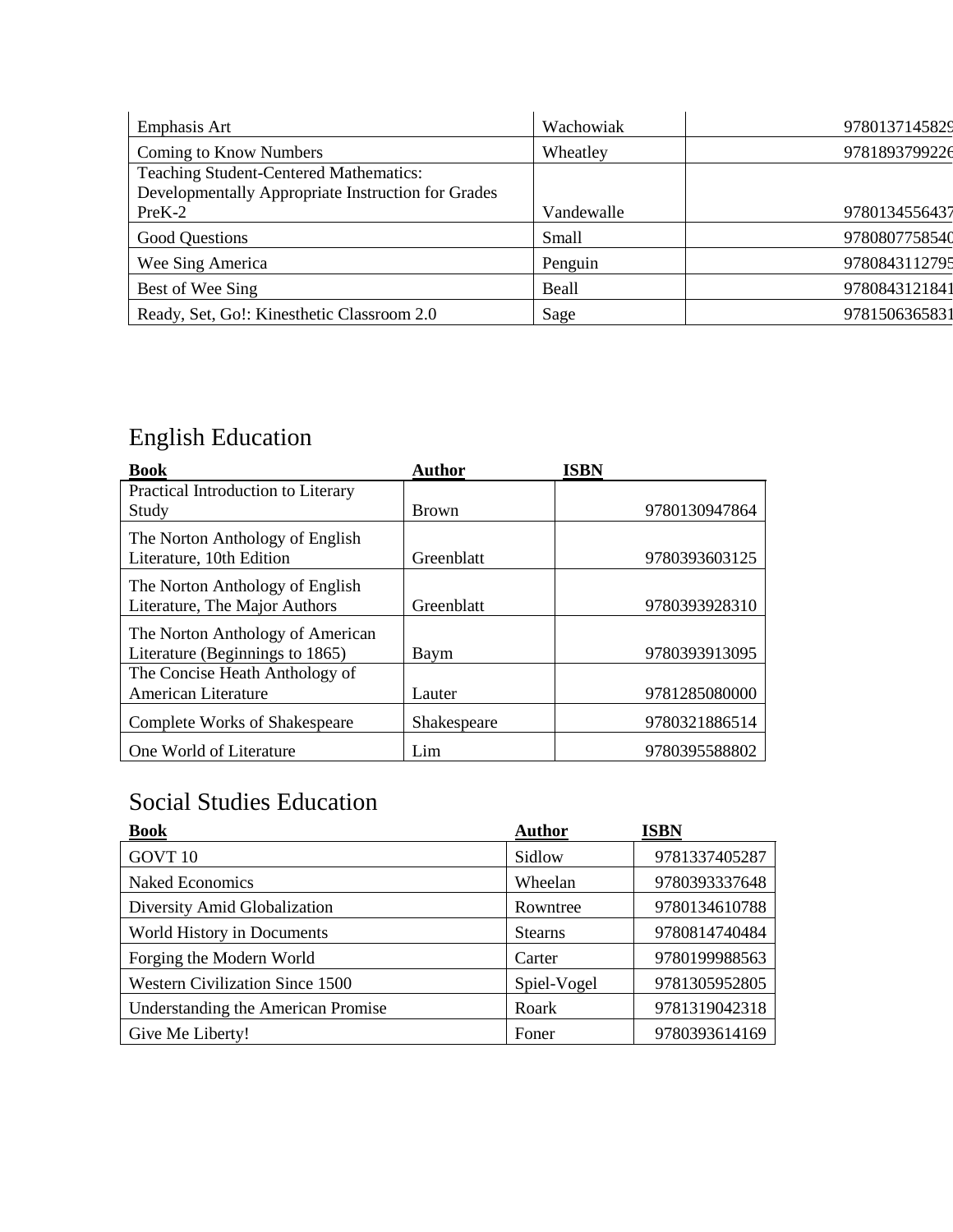## Math Education

| <b>Book</b>                               | <b>Author</b> | <b>ISBN</b>   |
|-------------------------------------------|---------------|---------------|
| <b>Geometric Structures</b>               | Aichele       | 9780131483927 |
| Calculus                                  | Anton         | 9781119228585 |
| Calculus                                  | Anton         | 9781119228585 |
| Calculus $>$ Custom $<$                   | Anton         | 9781118128541 |
| Calculus $>$ Custom $<$                   | Anton         | 9781118128541 |
|                                           |               |               |
| <b>Transition to Advanced Mathematics</b> | Smith         | 9780495562023 |
| Euclidean & Non-Euclidean Geometries      | Greenberg     | 9780716799481 |
| Linear Algebra $\&$ Its Applications      | Lay           | 9780321982384 |
| First Course in Abstract Algebra          | Fraleigh      | 9780201763904 |
| Friendly Introduction to Analysis         | Kosmala       | 9780130457967 |
| <b>History of Mathematics</b>             | <b>Burton</b> | 9780073383156 |
| <b>Elementary Statistics</b>              | <b>Bluman</b> | 9781259345319 |
| John E. Freund's Mathematical Statistics  | Miller        | 9780131427068 |

#### **OPTE-All**

| Teachers, Schools, & Society           | Sadker    | 9781259913792 |
|----------------------------------------|-----------|---------------|
| Special Education in Contemporary      |           |               |
| Society                                | Gargiulo  | 9781506310701 |
| <b>Classroom Assessment</b>            | Popham    | 9780132868600 |
| Middle & Secondary Classroom           |           |               |
| Management                             | Weinstein | 9780078024535 |
| <b>Elementary Classroom Management</b> | Weinstein | 9781259913761 |

### **OPTE-Early Childhood\***

| Topical Approach to Life Span | Santrock | 9781260431667 |
|-------------------------------|----------|---------------|
|                               |          |               |

## **OPTE-Elementary Education\***

| Topical Approach to Life Span | Santrock | 9781260431667 |
|-------------------------------|----------|---------------|
|                               |          |               |

#### **OPTE-Mild-Moderate Disabilities\***

| Mindset                       | Dweck    | 9780345472328 |
|-------------------------------|----------|---------------|
| Topical Approach to Life Span | Santrock | 9781260431667 |

**OPTE-US History/Oklahoma History/Geography/Economics\***